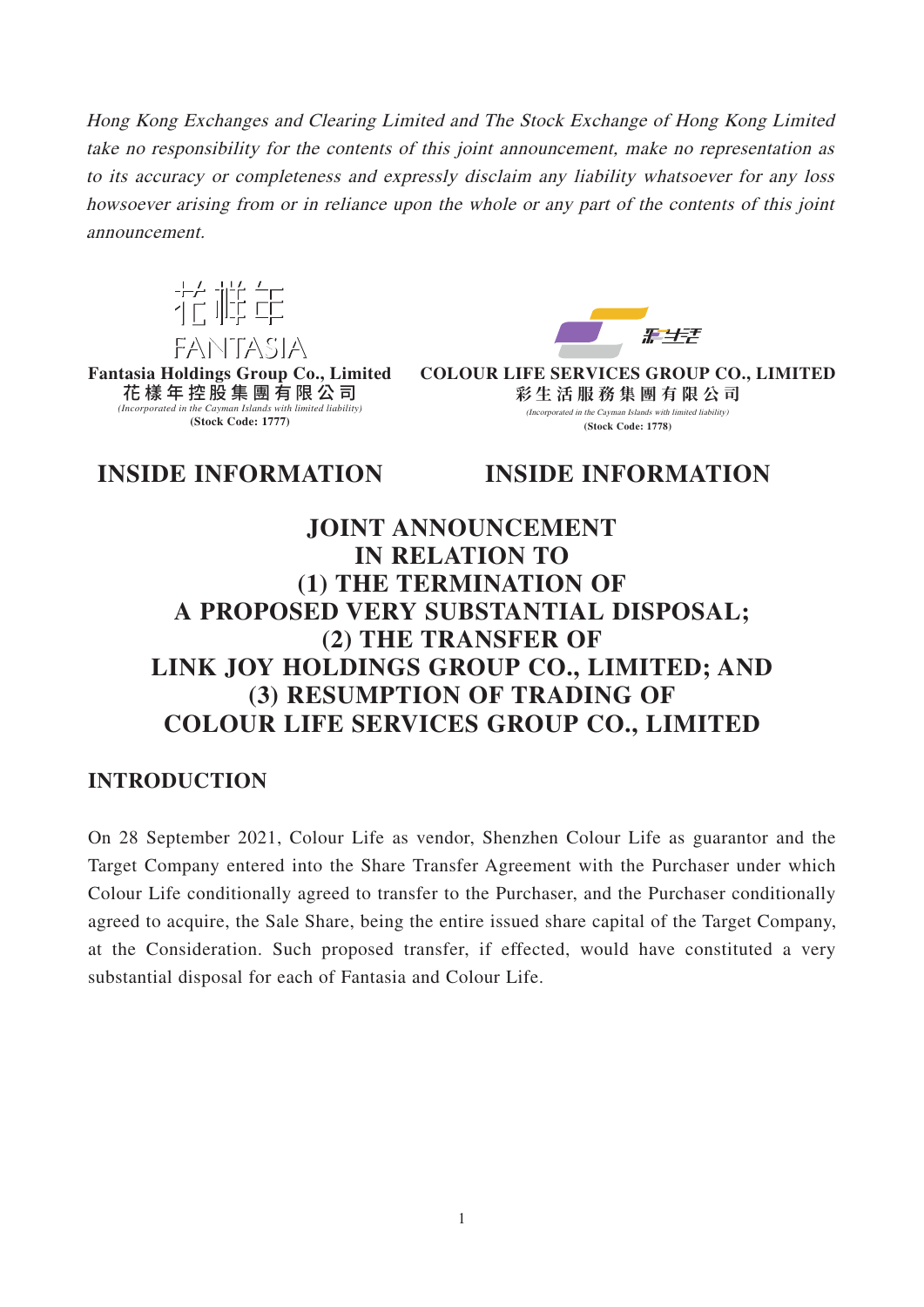On 30 September 2021, Colour Life and Shenzhen Colour Life entered into the Loan Agreement with the Lender under which the Lender agreed to provide the Loan to Colour Life. The Loan was due to be repaid on 4 October 2021, and Colour Life failed to repay the Loan by such date.

As a result of the default of Colour Life on the Loan, the Lender has enforced its right under the Loan Agreement and requested Colour Life to transfer the entire issued share capital of the Target Company to it. As of the date of this joint announcement, the Sale Share, representing the entire issued share capital of the Target Company, has been transferred to the Lender.

## **THE PROPOSED TRANSFER**

The principal terms of the Share Transfer Agreement are summarised as follows:

#### **Date**

28 September 2021

### **Parties**

- (1) Colour Life Services Group Co., Limited as the vendor;
- (2) Country Garden Property Services HK Holdings Company Limited as the purchaser;
- (3) 深圳市彩生活服務集團有限公司 (Shenzhen Colour Life Services Group Co., Ltd.\*) as the guarantor; and
- (4) Link Joy Holdings Group Co., Limited as the target company.

To the best of the knowledge, information and belief of the board of directors of Fantasia and the board of directors of Colour Life, after making all reasonable enquiries, the Purchaser and its ultimate beneficial owners are Independent Third Parties.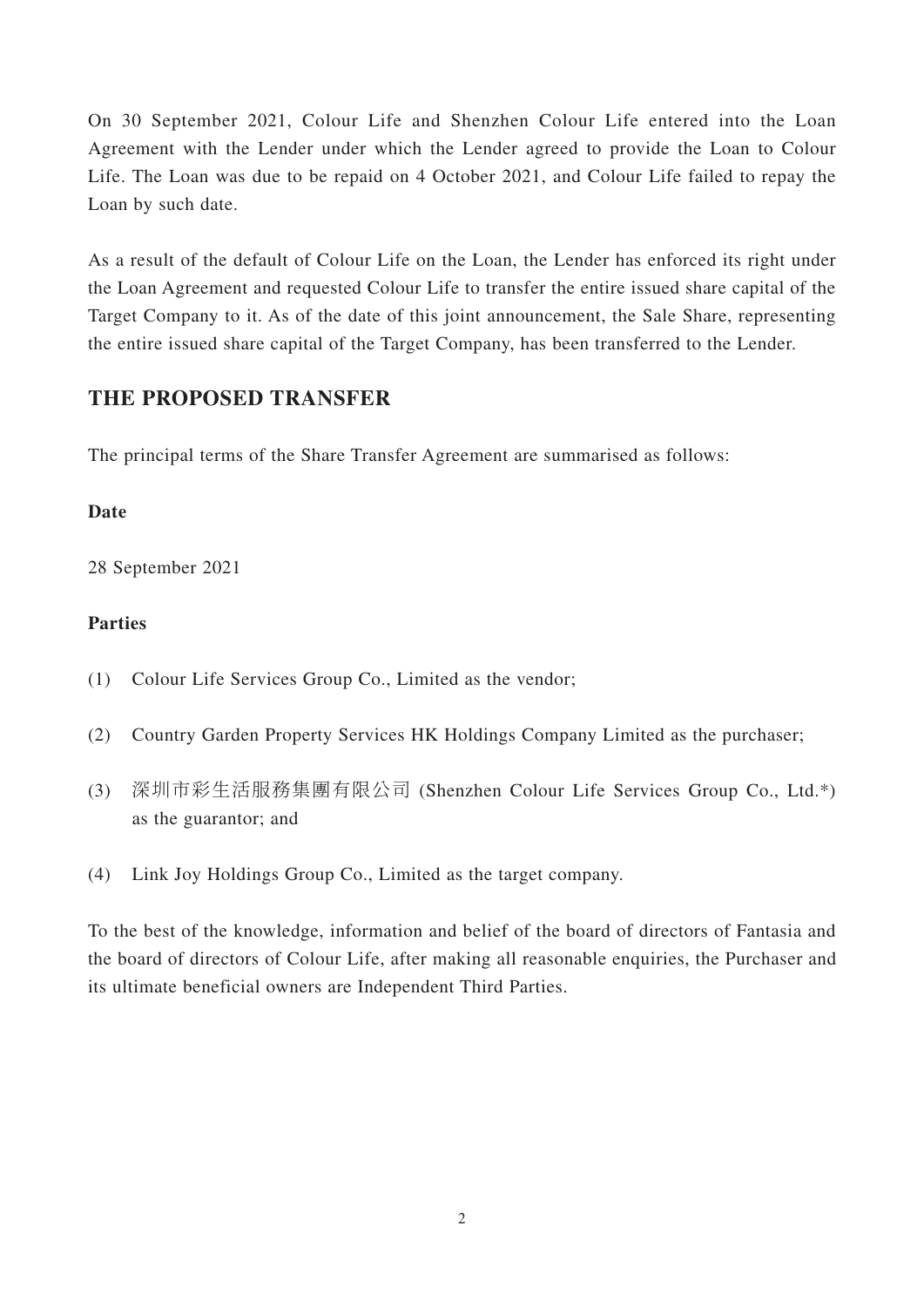#### **Asset to be disposed of**

Colour Life conditionally agreed to transfer to the Purchaser, and the Purchaser conditionally agreed to acquire, the Sale Share, being the entire issued share capital of the Target Company, at the Consideration. Such proposed transfer, if effected, would have constituted a very substantial disposal for each of Fantasia and Colour Life.

#### **Consideration**

The Consideration pursuant to the Share Transfer Agreement was RMB3,300,000,000. It was determined after arm's length negotiations between Colour Life and the Purchaser with reference to (i) the historical financial performance and the status of the existing projects of the Target Group; (ii) the unaudited combined net profit after taxation of the Target Group; (iii) the price-to-earnings multiple of comparable companies engaging in the property management business in the PRC; and (iv) the price-to-earnings ratios of comparable transactions engaging in the property management business in the PRC by HK-listed PRC property management companies over the past 12 months.

## **THE LOAN AGREEMENT**

The principal terms of the Loan Agreement are summarised as follows:

#### **Date**

30 September 2021

#### **Parties**

- (1) Colour Life as borrower;
- (2) Shenzhen Colour Life; and
- (3) the Purchaser as lender.

#### **Loan amount**

RMB700 million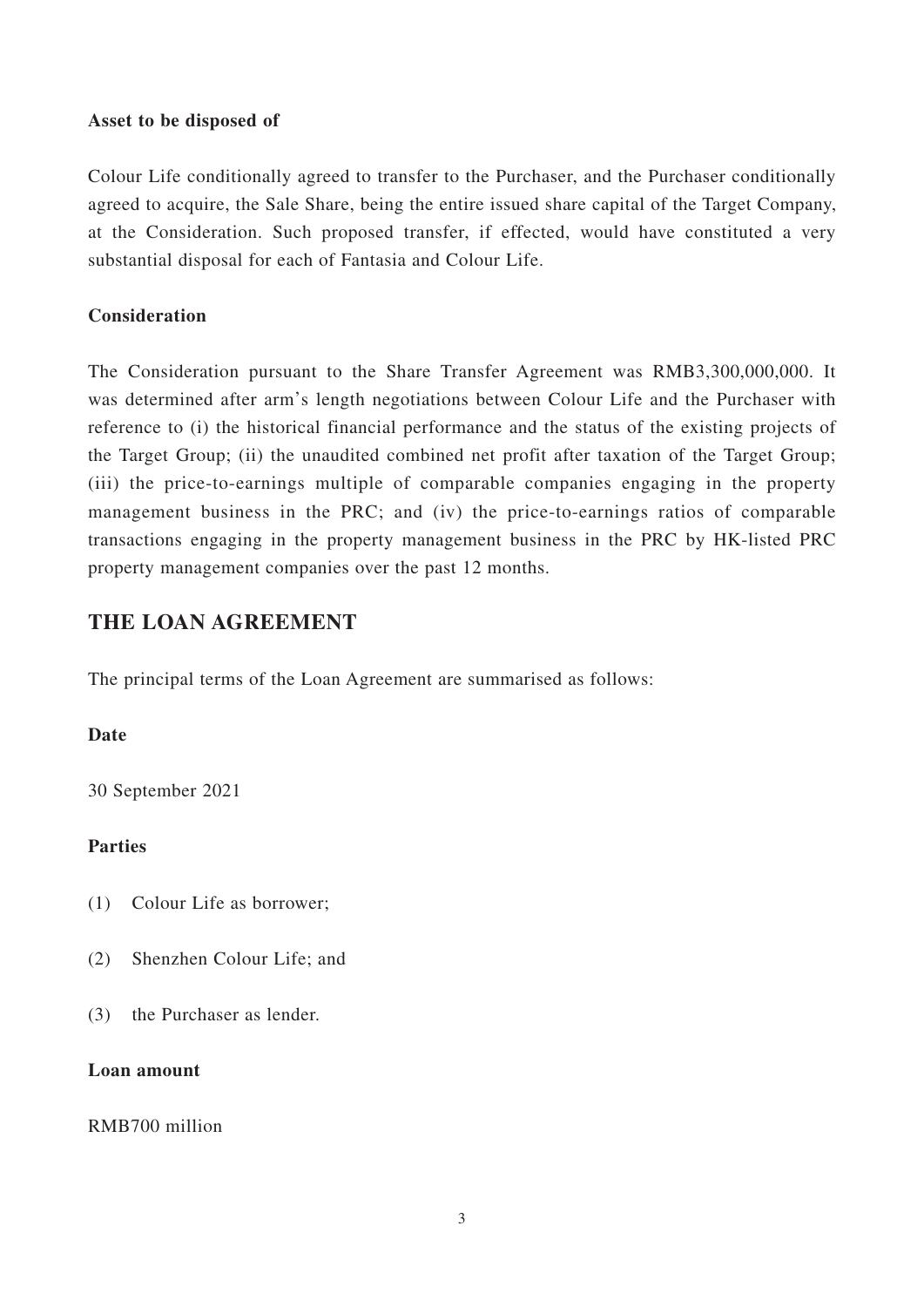#### **Repayment Date**

On or before 4 October 2021

#### **Purpose**

The proceeds of the Loan was applied for general working capital and repayment of debts of the Colour Life Group.

#### **Security**

To secure the repayment of the Loan, Colour Life undertook in the Loan Agreement that in the event that the Loan was not repaid by the due date (that is, 4 October 2021), or in the event that Colour Life and/or its controlling shareholder, namely Fantasia, were to default on their external debts in the amount of RMB10 million or above, the Lender shall have the right to request Colour Life to transfer the entire issued share capital of the Target Company (being the asset proposed to be transferred pursuant to the Share Transfer Agreement). The agreed security package for the Loan is the members of the Target Group.

#### **Enforcement**

Fantasia did not repay external debts when due and Colour Life failed to repay the Loan by 4 October 2021. As a result, the Lender has enforced its right under the Loan Agreement and requested Colour Life to unconditionally transfer the entire issued share capital of the Target Company to it. As of the date of this joint announcement, the Sale Share, representing the entire issued share capital of the Target Company, has been transferred to the Lender. The operations and management of the members of the Target Group are in the process of being transitioned to the Lender.

Apart from the above, the Colour Life Group has not defaulted any other loan(s) or debt(s) due to any other party and no cross default event stipulated in any of its other outstanding loans and/or debts has been triggered as of the date of this joint announcement.

## **SUPPLEMENTAL AGREEMENT**

Given the security package under the Loan Agreement, the parties to the Share Transfer Agreement are negotiating the terms of a supplemental agreement to terminate the terms of the Share Transfer Agreement.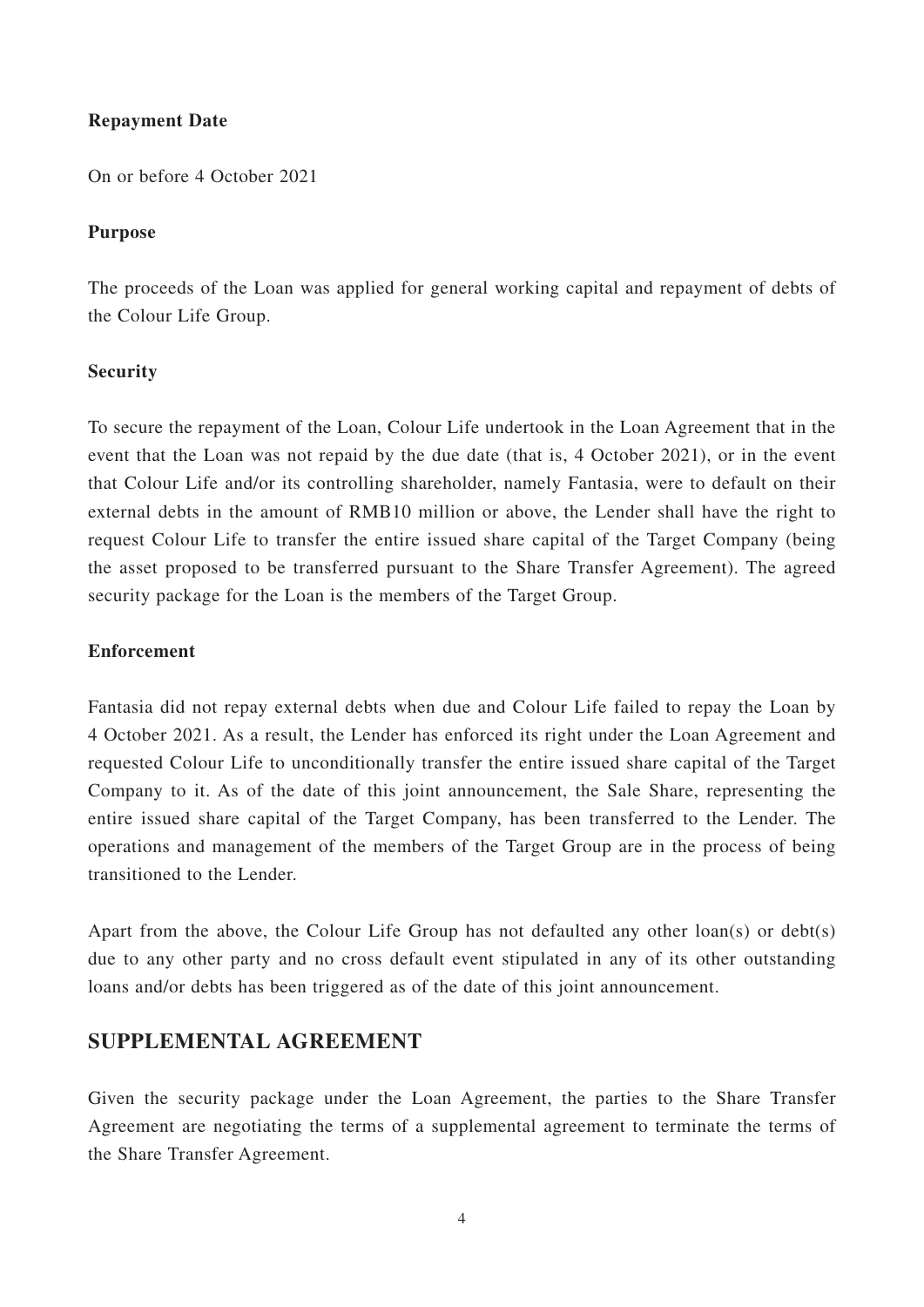The Lender and Colour Life have agreed that Colour Life shall take such steps to effect a reorganisation of the Target Group such that the Target Group to be transferred to the Lender as a result of the enforcement by the Lender shall be identical to the Target Group that was intended to be transferred by Colour Life to the Purchaser under the Sale and Purchase Agreement. It is also preliminarily intended that to make up the difference between the value of the Target Group (with reference to the Consideration originally agreed between the Purchaser and Colour Life pursuant to the Share Transfer Agreement, being RMB3,300,000,000) and the amount of the Loan (being RMB700,000,000), the first instalment payment of RMB2,300,000,000 paid by the Buyer to Colour Life under the Share Transfer Agreement will be retained by Colour Life, and the Lender shall pay a further amount of RMB300,000,000 to Colour Life on or before a date to be confirmed by the parties in the supplemental agreement.

The parties to the Loan Agreement are negotiating the terms of a supplemental agreement to set out, among others, the steps to be undertaken by Colour Life to effect the internal reorganisation of the Target Group as contemplated in the Share Transfer Agreement. Such transfer of the control of the Target Group upon the internal reorganisation pursuant to the supplemental agreement to the Loan Agreement, when completed, shall constitute a very substantial disposal of Fantasia and Colour Life, and each of Fantasia and Colour Life will take all necessary steps as required under Chapter 14 of the Listing Rules.

Upon completion of the above, members of the Target Group will cease to be subsidiaries of Colour Life and Fantasia, and the financial results of the Target Group will no longer consolidated into the financial statements of the Fantasia Group and the Colour Life Group.

## **INFORMATION ON FANTASIA, COLOUR LIFE AND THE PURCHASER/ LENDER**

#### **Fantasia**

Fantasia is an exempted company with limited liability incorporated in the Cayman Islands, the shares of which are listed on the Main Board of the Stock Exchange (Stock Code: 1777).

The Fantasia Group is one of the leading property developers in the PRC and is principally engaged in (i) property development, (ii) lease of investment properties, (iii) provision of property operation services, (iv) provision of hotel accommodation services, and (v) property management and other related services. Upon completion of the Transfer, in respect of the business of property management, the Fantasia Group will continue to be engaged in the management of Commercial and Integrated Mixed-use Properties and to a certain extent Residential Communities.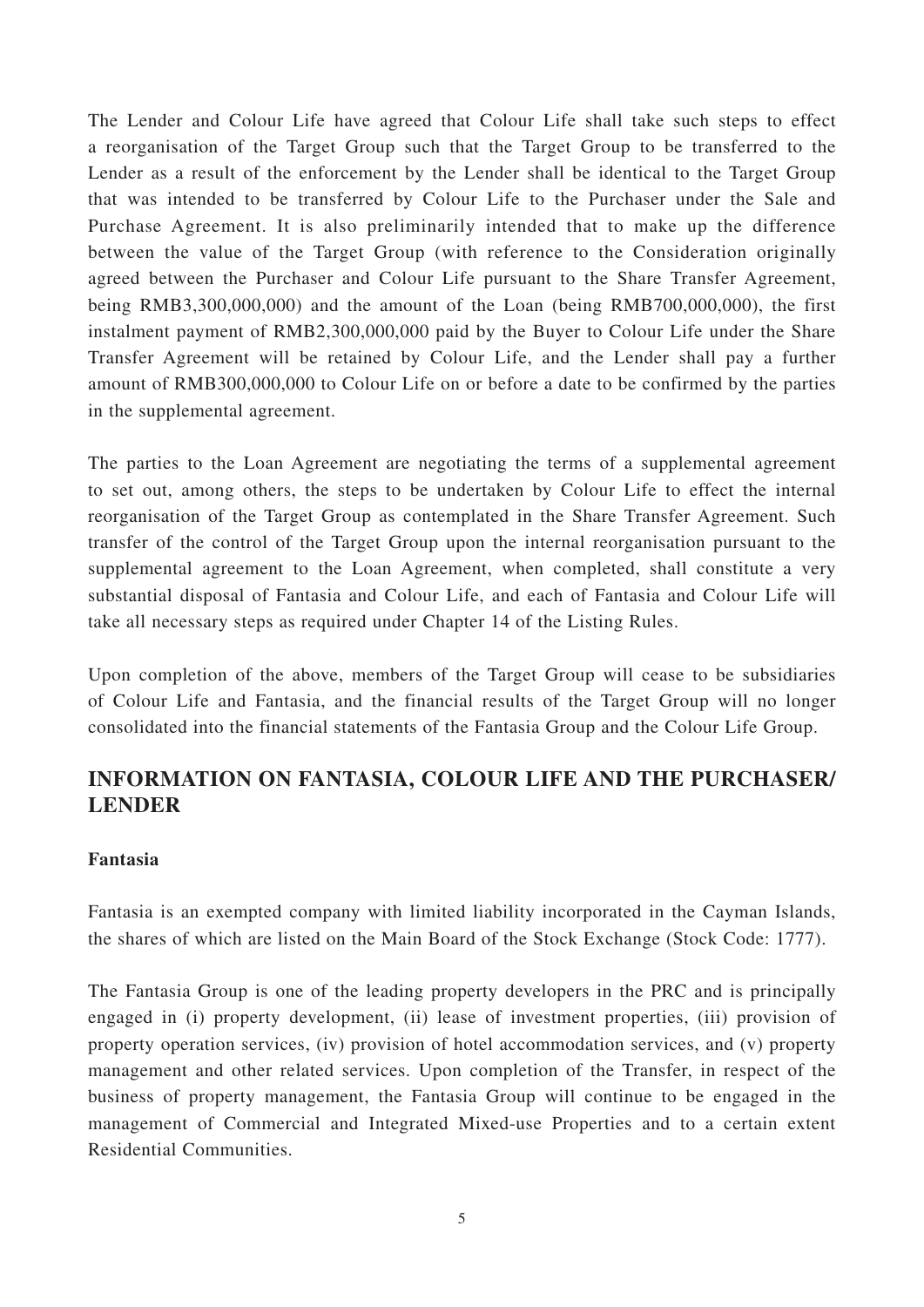Fantasia has appointed Houlihan Lokey (China) Limited as its financial adviser to assess the Fantasia Group's capital structure, evaluate the liquidity of the Fantasia Group and explore all feasible solutions to ease the current liquidity issue and reach an optimal solution for all the stakeholders as soon as possible.

Reference is made to the announcement of Fantasia dated 11 October 2021 in relation to the resignation of Ms. Wong Pui Sze, Priscilla, JP and Mr. Ho Man.

Fantasia would like to further inform the Fantasia Shareholders that Ms. Wong has resigned from her position as an independent non-executive director in order to focus on her other endeavours; while Mr. Ho has resigned from his position as an independent non-executive director to pursue other person personal goals which require more of his time and dedication, as well as that he had not been notified in a timely manner of the events and decisions leading up to the disclosure made by Fantasia shortly before his resignation.

## **Colour Life**

Colour Life is an exempted company with limited liability incorporated in the Cayman Islands, the shares of which are listed on the Main Board of the Stock Exchange (Stock Code: 1778).

The Colour Life Group is a leading property management and community services provider in the PRC, focuses on setting up offline and online service platform via the internet technology and effectively linking the residents of the communities with different commodities and service providers, so as to provide the best living experience for residents of the communities on the back of property management services.

Upon completion of the Transfer, the Colour Life Group will continue to be engaged in the provision of property management services for Residential Communities, and to a certain extent Commercial and Integrated Mixed-use Properties.

As of the date of this joint announcement, Colour Life has sufficient working capital for its purposes in the 12 months following the date of this joint announcement.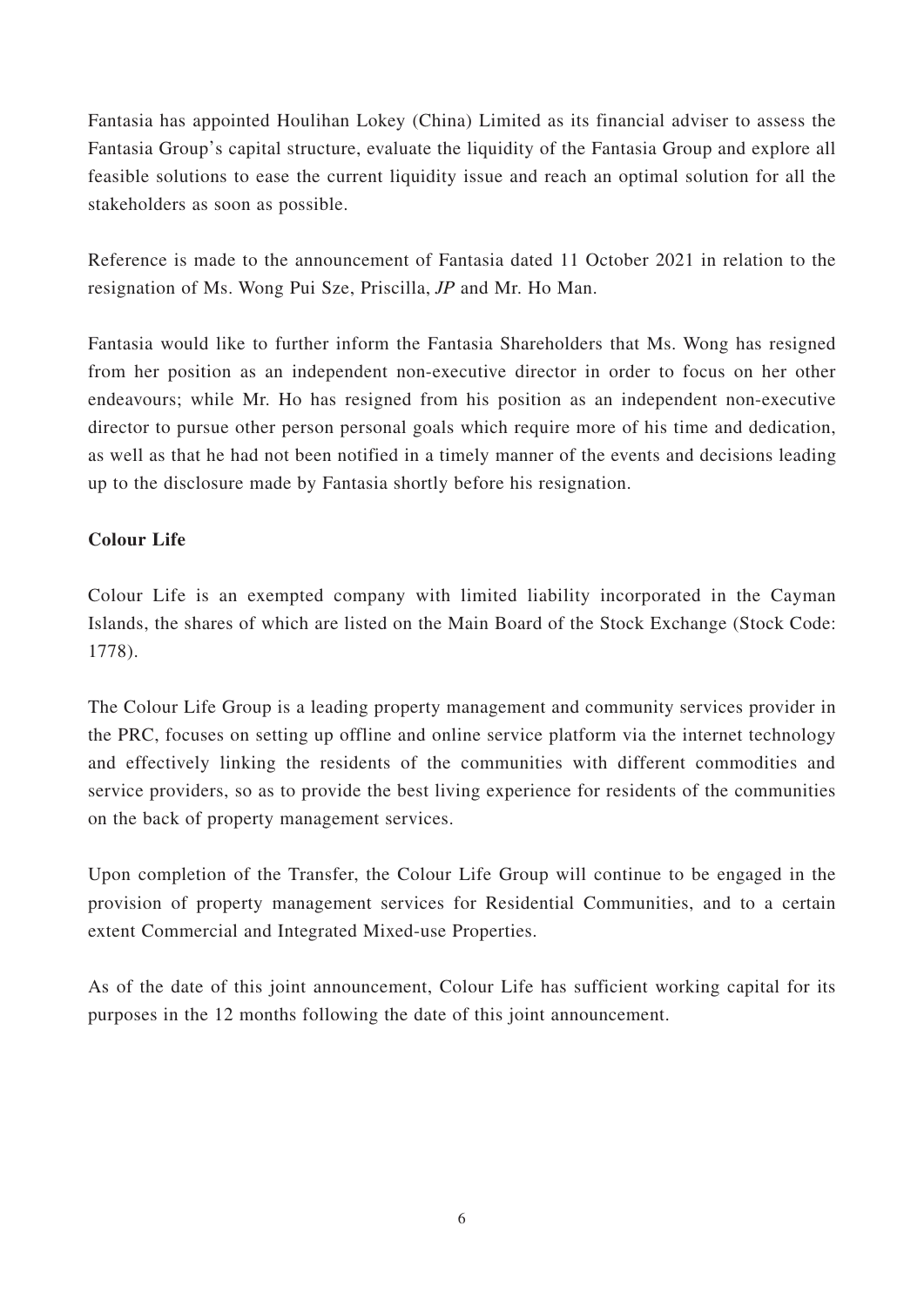#### **The Purchaser/Lender**

The Purchaser/Lender is an indirect wholly-owned subsidiary of Country Garden. Based on the public information available, the Purchaser/Lender and its subsidiaries are principally engaged in the provision of property management services, community value-added services, value-added services to non-property owners, "Three Supplies and Property Management" businesses, city services and commercial operational services.

To the best of the understanding of Colour Life, upon completion of the Transfer, the entities within the Target Group will become subsidiaries of the Purchaser and the Target Group will continue to engage in the same business as prior to the Transfer, being the property management of Commercial and Integrated Mixed-use Properties and Residential Communities.

## **INFORMATION ON THE TARGET GROUP**

The Target Company is a company established in the Cayman Islands with limited liability and a direct wholly-owned subsidiary of Colour Life. The Target Group is principally engaged in the provision of property management services for Commercial and Integrated Mixed-use Properties and Residential Communities.

Set out below is the unaudited combined financial information of the Target Group for the two financial years ended 31 December 2020 and the six months ended 30 June 2021:

|                            | For the financial year |                             |  |
|----------------------------|------------------------|-----------------------------|--|
|                            |                        | ended 31 December           |  |
|                            | 2019                   | 2020                        |  |
|                            | RMB million            | <b>RMB</b> million          |  |
|                            |                        | approximately approximately |  |
|                            | <i>(unaudited)</i>     | ( <i>unaudited</i> )        |  |
| Revenue                    | 2,494                  | 2,497                       |  |
| Net profit before taxation | 418                    | 412                         |  |
| Net profit after taxation  | 306                    | 309                         |  |

Based on the unaudited combined financial information of the Target Group, the net asset value of the Target Group was approximately RMB1,374 million as at 30 June 2021.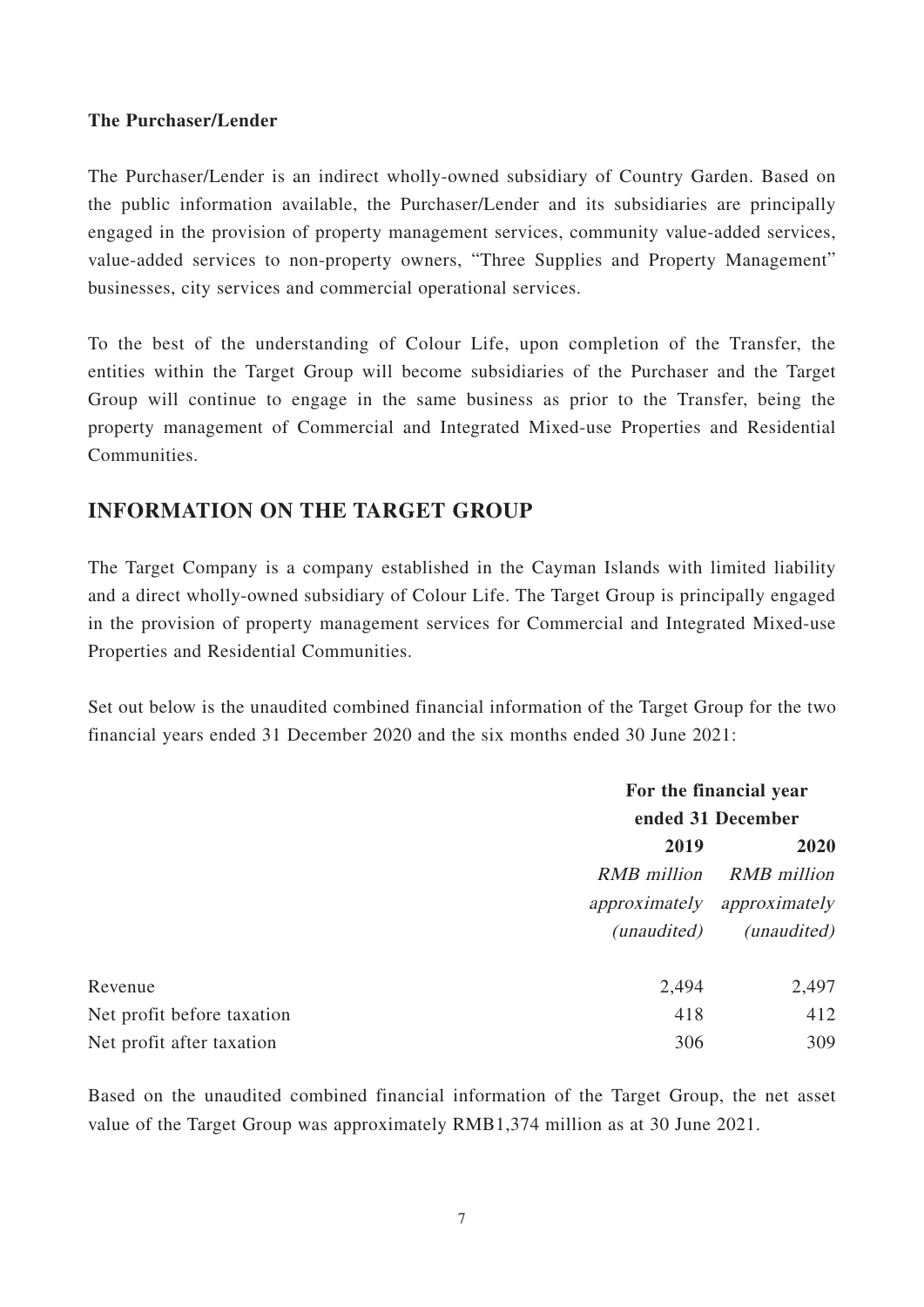Based on the preliminary assessment of Colour Life, assuming the Transfer had been completed immediately prior to 30 June 2021, the unaudited revenue of the remaining business of the Colour Life Group for the six months ended 30 June 2021 would have been approximately RMB512,022,000, and the unaudited net asset value of the remaining business of the Colour Life Group as at 30 June 2021 would have been approximately RMB3,215,690,000.

## **THE PROPOSED SPIN-OFF**

Reference is made to the July Joint Announcement regarding the possible spin-off and separate listing of (i) the business of property management of Commercial and Integrated Mixed-use Properties and commercial operational services of Fantasia; and (ii) the business of property management of Commercial and Integrated Mixed-use Properties of Colour Life, on the Stock Exchange (the "**Proposed Spin-off**"). The Proposed Spin-off will not proceed.

# **THE AMENDED NON-COMPETITION DEED AND BUSINESS DELINEATION BETWEEN THE FANTASIA GROUP AND THE COLOUR LIFE GROUP**

Reference is made to the April 2020 Circular and the extraordinary general meeting of Colour Life held on 24 April 2020, whereat the Amended Non-Competition Deed was approved. Immediately prior to the entering into of the Amended Non-Competition Deed, the Fantasia Group primarily managing pure commercial properties and, to a limited extent, certain Integrated Mixed-use Properties and Residential Communities; whereas the Colour Life Group was primarily managing Residential Communities, as well as certain Integrated Mixeduse Properties. For details on the background leading to such scope of business of each of the Fantasia Group and the Colour Life Group, please refer to the April 2020 Circular.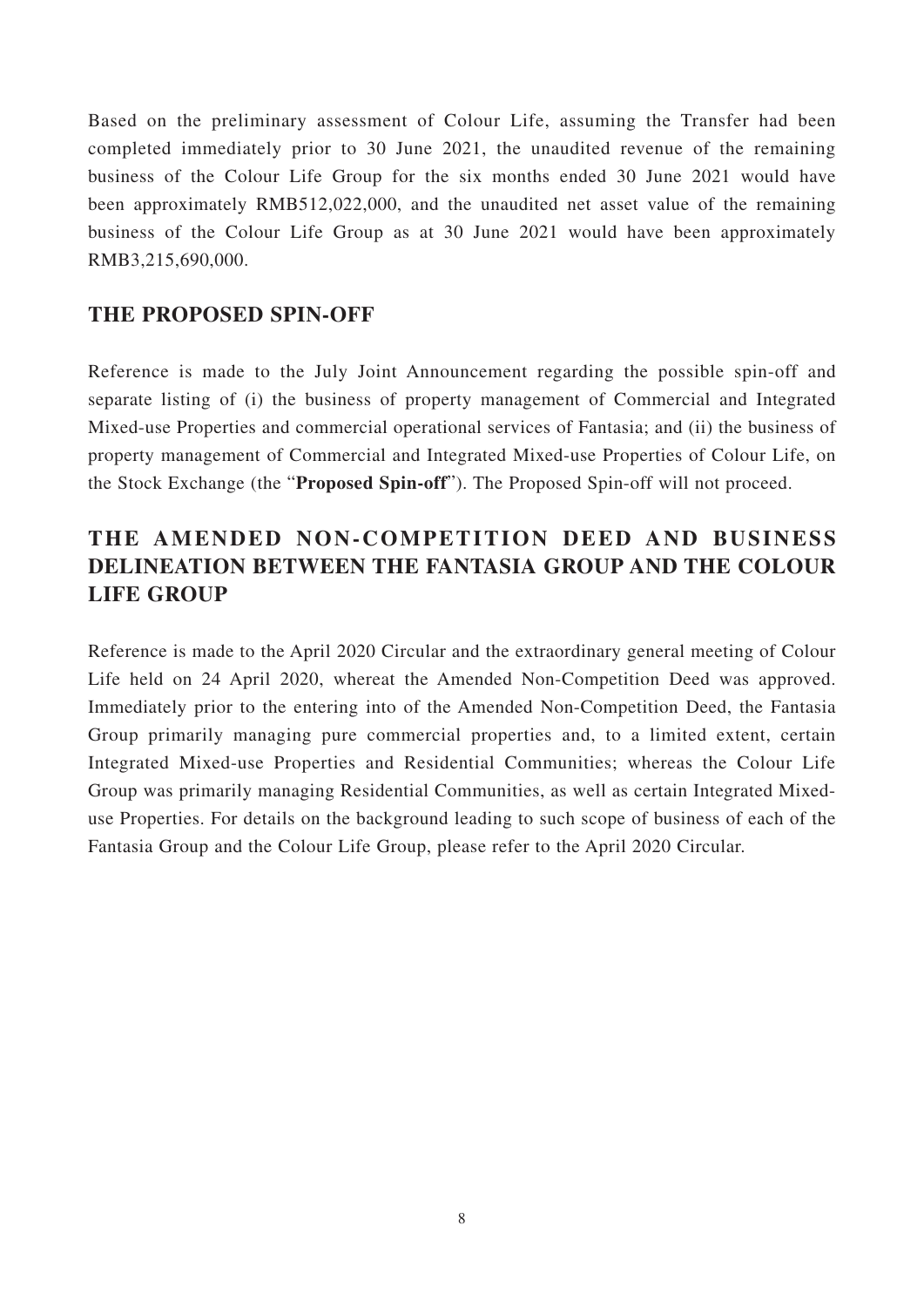Fantasia undertook to Colour Life in the Amended Non-Competition Deed, among other things, that the Fantasia Group would not be involved in property management focusing on Residential Communities and Integrated Mixed-use Properties which contain residential components including but not limited to those properties developed by the Fantasia Group. Certain Residential Communities and Integrated Mixed-use Properties which were already under the management of the Fantasia Group on the date of the Amended Non-Competition Deed were carved out from such undertaking. Upon the Amended Non-Competition Deed becoming effective, the property management business of the Fantasia Group and the Colour Life Group became delineated pursuant to the Amended Non-Competition Deed. The Fantasia Group would only acquire property management companies or bid for property management contracts where the business portfolios are purely commercial in nature. The Colour Life Group remained focused on acquiring property management companies or bidding for property management contracts where the majority of the portfolio consists of Residential Communities and Integrated Mixed-use Properties with residential components.

The Transfer as a result of the enforcement by the Lender of its right under the Loan Agreement does not have any impact on the Amended Non-Competition Deed. Each of the Fantasia Group and the Colour Life Group will continue to conduct its business in accordance with the terms of the Amended Non-Competition Deed.

Fantasia and Colour Life consider that there remains clear business delineation between the Fantasia Group and the Colour Life Group upon completion of the Transfer, as the business scope of each of the Fantasia Group and the Colour Life is conducted in accordance with the Amended Non-Competition Deed, which was entered into with the purpose of ensuring a clear delineation of business, the scope of which was approved by the independent shareholders of Colour Life.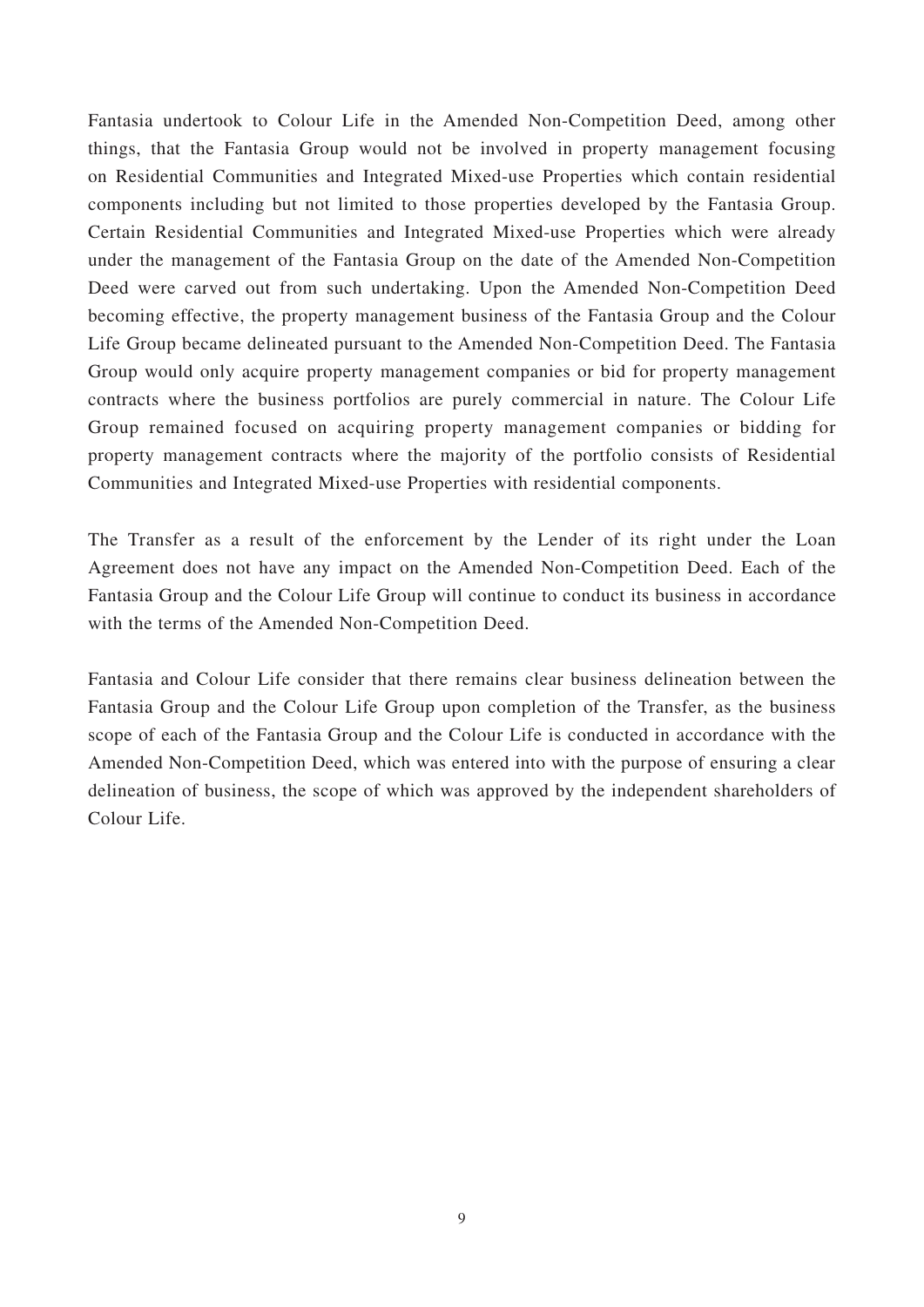# **RECENT RESIGNATION OF INDEPENDENT NON-EXECUTIVE DIRECTORS**

Reference is made to the announcement of Fantasia dated 11 October 2021 in relation to the resignation of Ms. Wong Pui Sze, Priscilla, JP and Mr. Ho Man.

Fantasia would like to further inform the Fantasia Shareholders that Ms. Wong has resigned from her position as an independent non-executive director in order to focus on her other endeavours; while Mr. Ho has resigned from his position as an independent non-executive director to pursue other person personal goals which require more of his time and dedication, as well as that he had not been notified in a timely manner of the events and decisions leading up to the disclosure made by Fantasia shortly before his resignation.

## **CONTINUED TRADING HALT AND RESUMPTION OF TRADING**

#### **Fantasia**

At the request of Fantasia, trading in the shares of Fantasia on the Stock Exchange has been halted from 9:00 a.m. on Wednesday, 29 September 2021 and will continue and remain halted until the publication of a further inside information announcement.

#### **Colour Life**

At the request of Colour Life, trading in the shares of Colour Life on the Stock Exchange has been halted from 9:00 a.m. on Wednesday, 29 September 2021 pending the release of this joint announcement. The board of directors of Colour Life confirms that upon publication of this joint announcement, the board of directors of Colour Life is not aware of any information which must be announced to avoid a false market in the Company's securities or of any inside information that needs to be disclosed under Part XIVA of the Securities and Futures Ordinance. Application has been made to the Stock Exchange for the resumption of trading in the shares of Colour Life on the Stock Exchange from 9:00 a.m. on Wednesday, 27 October 2021.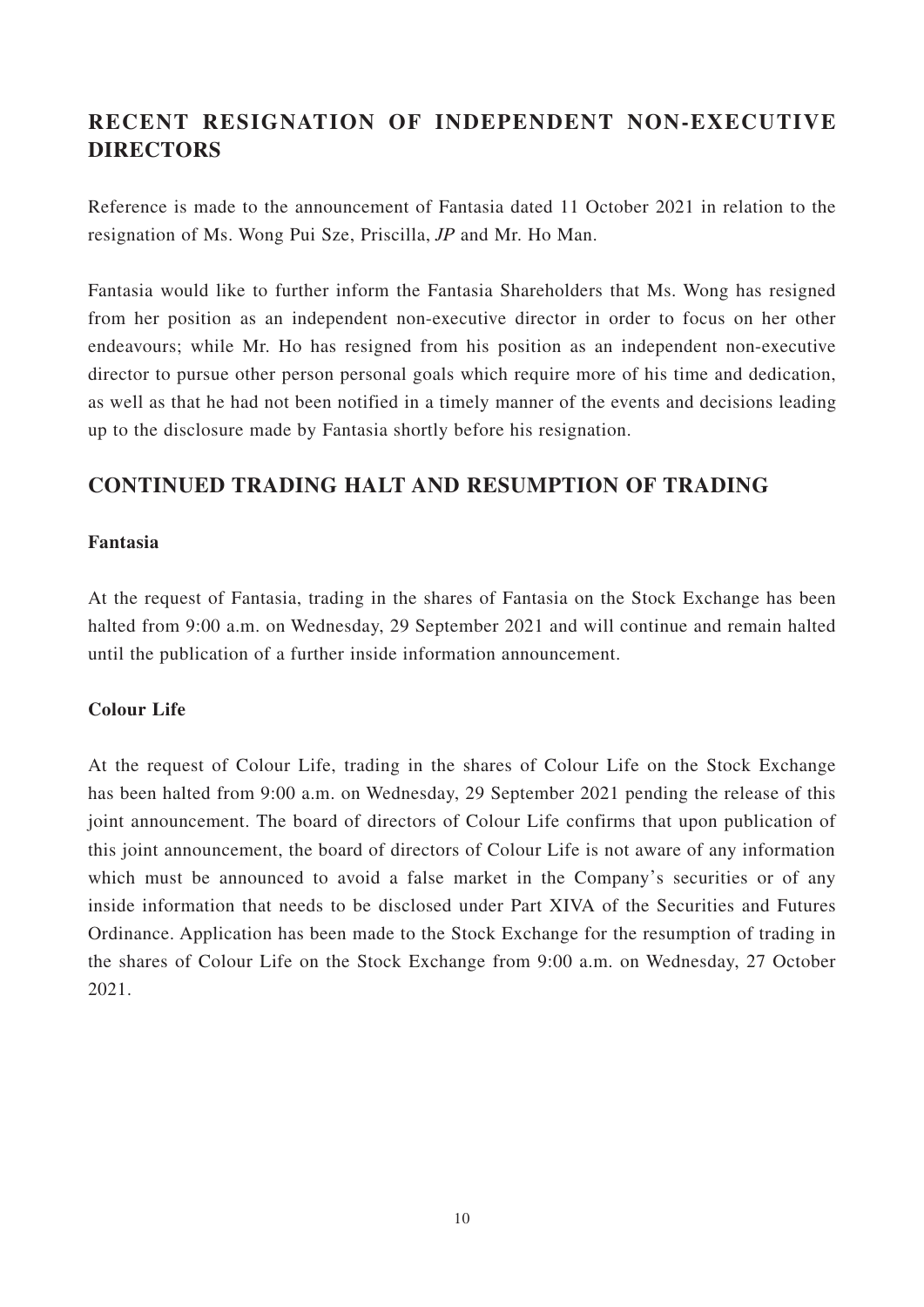# **DEFINITIONS**

In this joint announcement, the following expressions have the meanings set out below unless the context requires otherwise:

| "Amended Non-<br>Competition Deed"                     | as defined in the April 2020 Circular                                                                                                                                                                                                                 |
|--------------------------------------------------------|-------------------------------------------------------------------------------------------------------------------------------------------------------------------------------------------------------------------------------------------------------|
| "April 2020 Circular"                                  | the circular of Colour Life dated 3 April 2020                                                                                                                                                                                                        |
| "associate"                                            | has the meaning as ascribed to it under the Listing Rules                                                                                                                                                                                             |
| "Colour Life"                                          | Colour Life Services Group Co., Limited, an exempted<br>company with limited liability incorporated in the Cayman<br>Islands, the shares of which are listed on the Main Board of<br>the Stock Exchange (Stock Code: 1778)                            |
| "Colour Life Group"                                    | Colour Life and its subsidiaries                                                                                                                                                                                                                      |
| "Commercial and<br>Integrated Mixed-use<br>Properties" | as defined in the July Joint Announcement                                                                                                                                                                                                             |
| "Consideration"                                        | the consideration for the Transfer pursuant to the Share<br>Transfer Agreement, being RMB3,300,000,000                                                                                                                                                |
| "Country Garden"                                       | Country Garden Services Holdings Company Limited (碧桂<br>園服務控股有限公司), an exempted company with limited<br>liability incorporated in the Cayman Islands, the shares of<br>which are listed on the Main Board of the Stock Exchange<br>(Stock Code: 6098) |
| "Fantasia"                                             | Fantasia Holdings Group Co., Limited, an exempted<br>company with limited liability incorporated in the Cayman<br>Islands, the shares of which are listed on the Main Board of<br>the Stock Exchange (Stock Code: 1777)                               |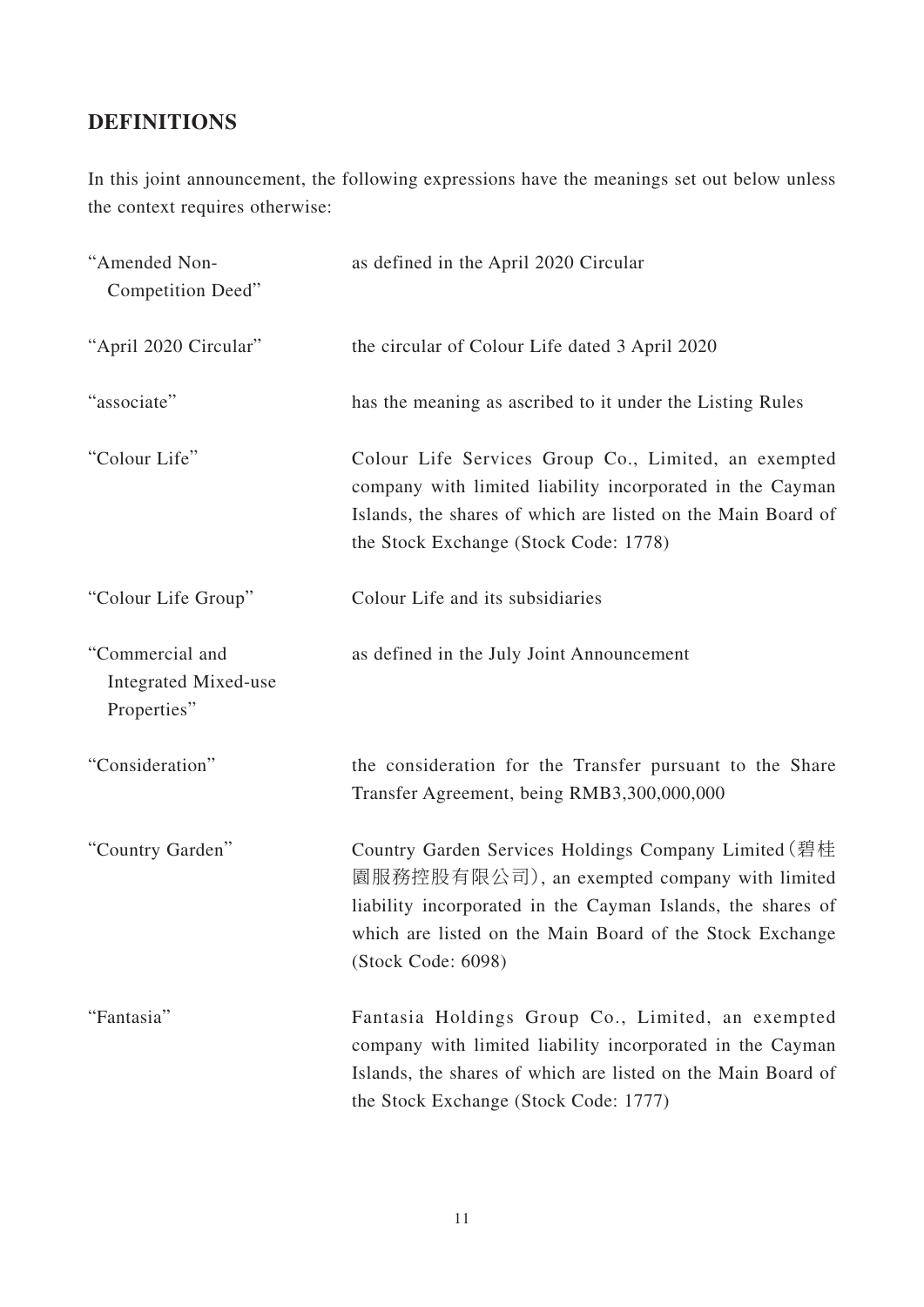| "Fantasia Group"                     | Fantasia and its subsidiaries but excluding the Colour Life<br>Group                                                                                                                                                                                                                                                                                                          |
|--------------------------------------|-------------------------------------------------------------------------------------------------------------------------------------------------------------------------------------------------------------------------------------------------------------------------------------------------------------------------------------------------------------------------------|
| "Hong Kong"                          | the Hong Kong Special Administrative Region of the PRC                                                                                                                                                                                                                                                                                                                        |
| "Independent Third<br>Party(ies)"    | a person, or in the case of a company, the company or its<br>ultimate beneficial owner(s), who is independent of and not<br>connected with Fantasia and Colour Life and their respective<br>subsidiaries and their respective connected person(s)<br>(as defined under the Listing Rules) and their respective<br>ultimate beneficial owner(s) or their respective associates |
| "Integrated Mixed-use<br>Properties" | properties defined as "integrated mixed-use properties" in<br>the April 2020 Circular                                                                                                                                                                                                                                                                                         |
| "July Joint Announcement"            | the joint announcement of Fantasia and Colour Life dated 26<br><b>July 2021</b>                                                                                                                                                                                                                                                                                               |
| "Lender" or "Purchaser"              | Country Garden Property Services HK Holdings Company<br>Limited (碧桂園物業香港控股有限公司), an indirect<br>wholly-owned subsidiary of Country Garden                                                                                                                                                                                                                                     |
| "Loan"                               | a loan of RMB700,000,000 lent by the Lender to Colour Life<br>pursuant to the Loan Agreement                                                                                                                                                                                                                                                                                  |
| "Loan Agreement"                     | the loan agreement entered into among Colour Life,<br>Shenzhen Colour Life and the Lender dated 30 September<br>2021                                                                                                                                                                                                                                                          |
| "Listing Rules"                      | the Rules Governing the Listing of Securities on The Stock<br>Exchange of Hong Kong Limited                                                                                                                                                                                                                                                                                   |
| "PRC"                                | the People's Republic of China                                                                                                                                                                                                                                                                                                                                                |
| "Residential Communities"            | properties defined as "residential communities" in the April<br>2020 Circular                                                                                                                                                                                                                                                                                                 |